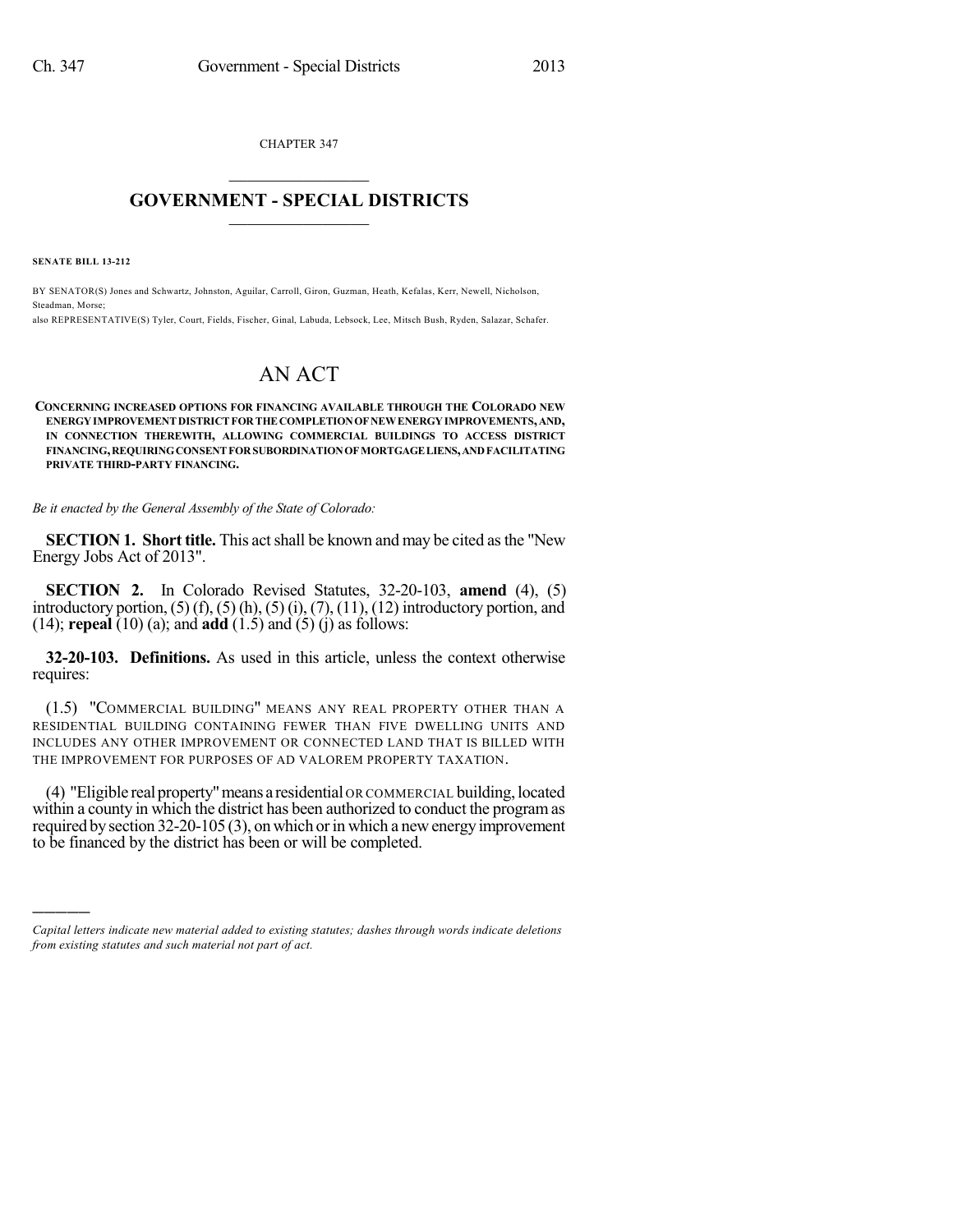(5) "Energy efficiency improvement" means one or more installations or modifications to eligible real property that are designed to reduce the energy consumption of the property and that are not required by a building code as part of new construction or a major renovation and includes, but is not limited to, the following:

(f) Replacement or modification of lighting fixtures to increase the energy efficiency of the system; without increasing the overall illumination of eligible real property unless the increase in illumination is necessary to conform to the applicable building code for the proposed lighting system;

(h) Daylighting systems; and

(i) Any other modification, installation, or remodeling approved as a utility cost-savings measure by the district. ELECTRIC VEHICLE CHARGING EQUIPMENT ADDED TO THE BUILDING OR ITS ASSOCIATED PARKING AREA; AND

(j) ANY OTHER MODIFICATION, INSTALLATION, OR REMODELING APPROVED AS A UTILITY COST-SAVINGS MEASURE BY THE DISTRICT.

(7) "New energy improvement" means one or more on-site energy efficiency improvements or renewable energy improvements, or both, made to eligible real property that will reduce the energy consumption of or add energy produced from renewable energy sources only WITH REGARD to any portion of the eligible real property. that is used predominantly as a place of residency.

(10) "Qualified applicant" means a person who:

(a) Owns eligible real property that has a ratio of loan balance to its actual value of ninety-five percent or less at the time the person's program application is approved, as shown in the records of the county assessor, unless the holder of the deed of trust or mortgage recorded against the eligible real property that has priority over all other deeds of trust or mortgages recorded against the eligible real property has consented in writing to the levying of a special assessment against the eligible real property.

(11) "Reimbursement or a direct payment" means the payment by the district to a district member, or on behalf of such a district member to a contractor that has completed a new energy improvement to the district member's eligible real property, of all or a portion of the cost of completing a new energy improvement. Utility rebates offered to program participants by a qualifying retail utility for the purpose of compliance with renewable energy targets established in section 40-2-124, C.R.S., shall be ARE subject to the retail rate impact cap established pursuant to section 40-2-124 (1) (g) (I), C.R.S. The maximum amount of reimbursement or a direct payment that may be made shall be the lowest of the full cost of completing a new energy improvement, twenty percent of the actual value, as specified in the records ofthe county assessor, of the eligible real property to which the newenergy improvement is made, or twenty-five thousand dollars; except that the twenty-five thousand dollar limit shall be adjusted by the district for each calendar year commencing on or after January 1, 2012, based on the consumer price index for the Denver-Boulder-Greeley metropolitan statistical area for the state fiscal year that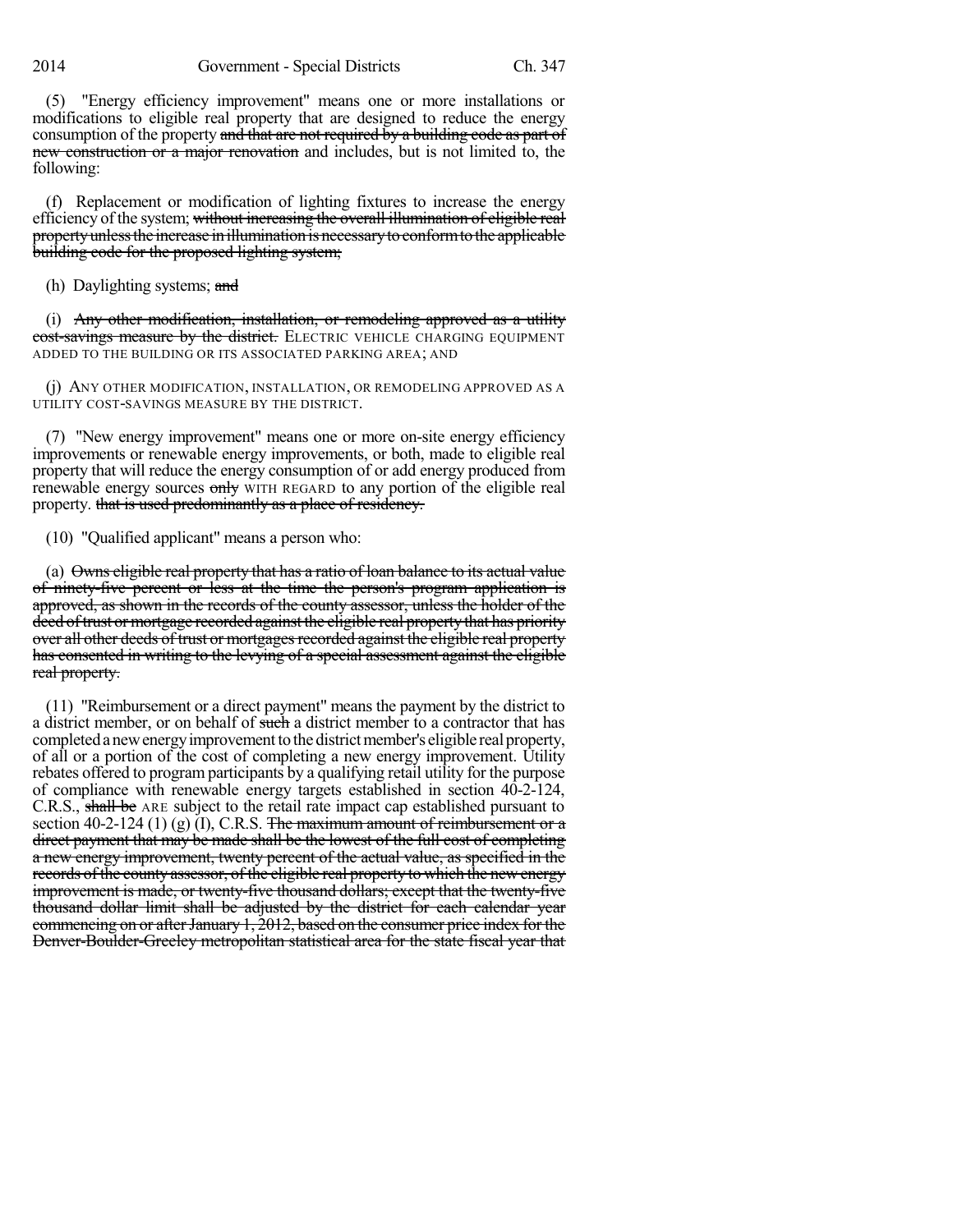## ends in the preceding calendar year.

(12) "Renewable energy improvement" means one or more fixtures, products, systems, or devices, or an interacting group of fixtures, products, systems, or devices, that directly benefit eligible real property through a qualified community location, as defined in section 30-20-602 (4.3), C.R.S., enacted by Senate Bill 10-100, enacted in 2010, or that are installed behind the meter of any eligible real property and that produce energy from renewable resources, including but not limited to, photovoltaic, solar thermal, small wind, low-impact hydroelectric, biomass, FUEL CELL, or geothermal systems such as ground source heat pumps, as may be approved by the district; except that no renewable energy improvement shall be authorized that interferes with a right held by a public utility under a certificate issued by the public utilities commission under article 5 of title 40, C.R.S. Nothing in this article shall limit the right of a public utility, subject to article 3 or 3.5 of title 40, C.R.S., or section 40-9.5-106, C.R.S., to assess fees for the use of its facilities or modify or expand the net metering limitations established in sections 40-9.5-118 and  $40-2-124$   $(7)$ , C.R.S. Primary jurisdiction to hear any disputes as to whether a renewable energy improvement interferes with such a right shall lie:

(14) "Special assessment" or "assessment" means a charge levied by the district against eligible real property specially benefited by a new energy improvement for which the district has made or will make reimbursement or a direct payment that is proportional to the benefit received from the new energy improvement and does not exceed the estimated amount of special benefits received OR THE FULL COST OF COMPLETING THE NEW ENERGY IMPROVEMENT.

**SECTION 3.** In Colorado Revised Statutes, 32-20-104, **amend** (2) (a) introductory portion, (2) (a) (I), (2) (a) (II), and (3); and **repeal** (2) (a) (III), (2) (a)  $(IV), (2) (a) (V),$  and  $(2) (a) (VI),$  as follows:

**32-20-104. Colorado new energy improvement district - creation - board meetings - quorum - expenses - records.** (2) (a) The district shall be IS governed by a board of directors, which shall exercise the powers of the district, shall, by a majority vote of a quorum of its members, select from its membership a chair, and a vice-chair, AND SECRETARY, and shall be IS composed of nine SEVEN members, including:

## (I) The following two ex officio members or their designees:

 $(A)$  The director of the Colorado energy office created in section 24-38.5-101 (1), C.R.S., OR THE DIRECTOR'S DESIGNEE; and

(B) The director of the Colorado office of economic development created in section 24-48.5-101 (1), C.R.S.;

(II) The following five  $\overline{S}$  six members appointed by the governor BY SEPTEMBER 1, 2013:

(A) One member who has executive-level experience in the affordable housing industry COMMERCIAL OR RESIDENTIAL REAL ESTATE DEVELOPMENT;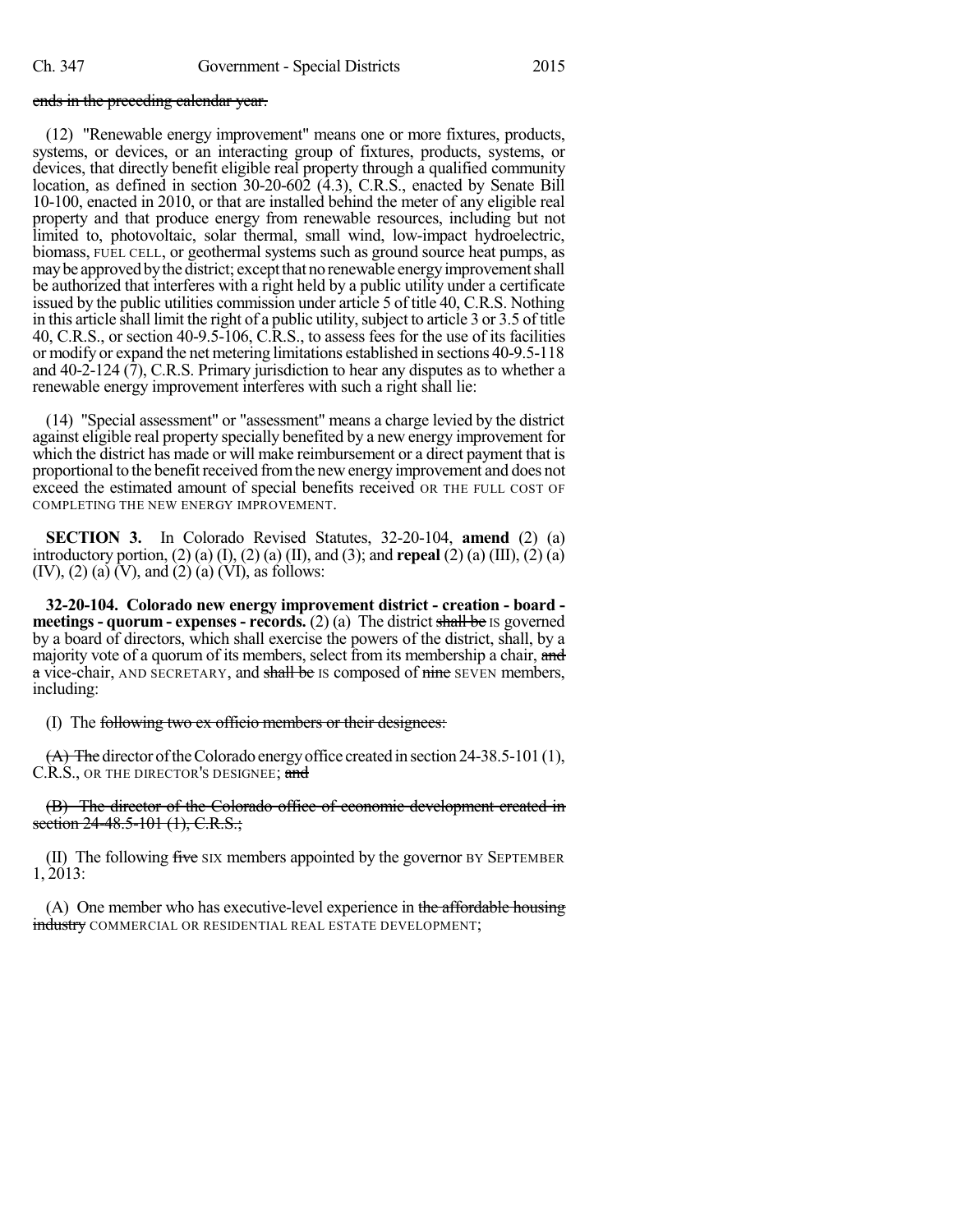(B) One member who has executive-level experience in the lending industry Two MEMBERS WHO EACH HAVE AT LEAST TEN YEARS OF EXECUTIVE-LEVEL EXPERIENCE WITH ONE OR MORE FINANCIAL INSTITUTIONS, AT LEAST ONE OF WHOM HAS HAD SUCH EXPERIENCE WITH ONE OR MORE FINANCIAL INSTITUTIONS HAVING TOTAL ASSETS OF LESS THAN ONE BILLION DOLLARS;

(C) One member who is an attorney licensed to practice law in Colorado and who shall serve as the secretary of the board HAS EXECUTIVE-LEVEL EXPERIENCE IN THE UTILITY INDUSTRY;

(D) One member who represents the energy efficiency industry; and

(E) One member who represents local governments THE RENEWABLE ENERGY INDUSTRY.

(III) One member appointed by the president of the senate who has executive-level experience in the renewable energy industry;

(IV) One member appointed by the speaker of the house of representatives who has executive-level experience in the financial industry;

(V) One member appointed by the minority leader of the senate who has executive-level experience in the utility industry; and

(VI) One member appointed by the minority leader of the house of representatives who has executive-level experience in the housing industry.

(3)  $Six$  Four members of the board shall constitute a quorum for the purpose of conducting business and exercising the powers of the board. Action may be taken by the board upon the affirmative vote of at least  $s$ ix FOUR of its members. No vacancy in the membership of the board shall impair the right of a quorum to exercise all the rights and perform all the duties of the board.

**SECTION 4.** In Colorado Revised Statutes, 32-20-105, **amend** (3) introductory portion, (3) (d), (3) (e), (3) (g), and (4); and **add** (3) (h) and (3) (i) as follows:

**32-20-105. District - purpose - general powers and duties - new energy improvement program.** (3) The district shall establish, develop, finance, and administer a new energy improvement program. However, the district may conduct the program within any given county only if the board of county commissioners of the county has adopted a resolution authorizing the district to conduct the program within the county. The DISTRICT SHALL DESIGN THE program shall be designed to allow an owner of eligible real property to apply to join the district, receive reimbursement or a direct payment from the district, and consent to the levying of a special assessment on the eligible real property specially benefited by a new energy improvement for which the district makes reimbursement or a direct payment. The district shall establish an application process for the program which **may allow** THAT ALLOWS an owner of eligible real property to become a qualified applicant by submitting an application to the district and which THAT may include one or more deadlines for the filing of an application. THE APPLICATION PROCESS MUST REQUIRE THE APPLICANT TO SUBMIT WITH THE APPLICATION A COMMITMENT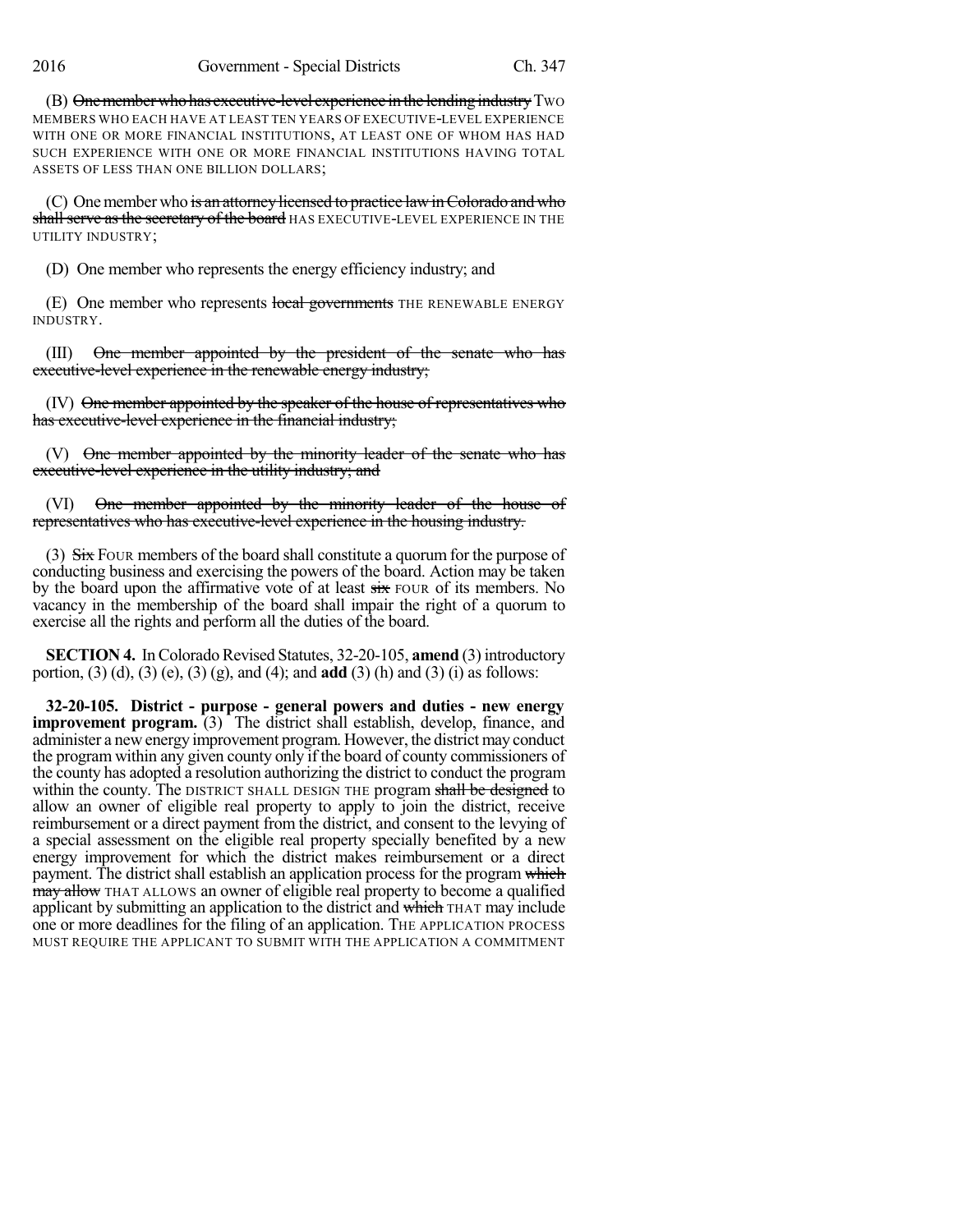OF TITLE INSURANCE ISSUED BY A DULY LICENSED COLORADO TITLE INSURANCE COMPANY WITHIN THIRTY DAYS BEFORE THE DATE THE APPLICATION IS SUBMITTED. The district may charge program application fees. In order to administer the program, the district, acting directly or through a program administrator or such other agents, employees, or professionals asthe districtmay appoint, hire,retain, or contract with, MAY AGGREGATE QUALIFIED APPLICANTS INTO ONE OR MORE BOND ISSUES AND shall:

(d) Encourage OR REQUIRE, AS DETERMINED BY THE DISTRICT, any qualified applicant to obtain an online or on-site home energy audit in order to ensure the efficient use of new energy improvement funding pursuant to this article;

(e) Inform prospective program applicants and qualified applicants of private financing options not provided by the district, including, but not limited to AS APPROPRIATE, home equity loans, and home equity lines of credit, COMMERCIAL LOANS, AND COMMERCIAL LINES OF CREDIT that may, with respect to a particular applicant, represent viable alternatives for financing new energy improvements;

 $(g)$  Take appropriate steps to monitor the quality of new energy improvements for which the district has made reimbursement or a direct payment if deemed necessary by the board, measure the total energy savings achieved by the program, monitor the total number of program participants, the total amount paid to contractors, the number of jobs created by the program, the number of defaults by program participants, and the total losses from the defaults, and calculate the total amount of bonds issued by the district. On or before March 1, 2011, 2014, and on or before each subsequent March 1, the district shall report to the state, veterans, and military affairs committees of the general assembly, or any successor committees, regarding the information obtained as required by this paragraph (g);

(h) DEVELOP PROGRAM GUIDELINES GOVERNING THE TERMS AND CONDITIONS UNDER WHICH PRIVATE THIRD-PARTY FINANCING, OTHER THAN THAT OBTAINED THROUGH ISSUANCE OF A DISTRICT BOND, IS AVAILABLE TO QUALIFIED APPLICANTS THROUGH THE PROGRAM AND, IN CONNECTION THEREWITH, MAY SERVE AS AN AGGREGATING ENTITY FOR THE PURPOSE OF SECURING PRIVATE THIRD-PARTY FINANCING FOR NEW ENERGY IMPROVEMENTS PURSUANT TO THIS ARTICLE; AND

(i) IN CONNECTION WITH THE FINANCING OF NEW ENERGY IMPROVEMENTS EITHER BY THIRD PARTIES PURSUANT TO PARAGRAPH (h) OF THIS SUBSECTION (3) OR DISTRICT BONDS AND IN CONSULTATION WITH REPRESENTATIVES FROM THE BANKING INDUSTRY, COUNTIES, MUNICIPALITIES, AND PROPERTY OWNERS, DEVELOP THE PROCESSES TO ENSURE THAT MORTGAGE HOLDER CONSENT IS OBTAINED IN ALL CASES FOR ALL ELIGIBLE REAL PROPERTY PARTICIPATING IN THE PROGRAM TO SUBORDINATE THE PRIORITY OF SUCH MORTGAGES TO THE PRIORITY OF THE LIEN ESTABLISHED IN SECTION 32-20-107.

(4) The district shall establish underwriting guidelines that consider program applicants' qualifications, credit-worthiness, home OR COMMERCIAL BUILDING equity, and other appropriate factors, including but not limited to credit reports, credit scores, and loan-to-value ratios, consistent with good and customary lending practices, and as required in order for the district OR THIRD PARTIES to obtain a bond rating necessary for a successful bond sale. The district shall also arrange for an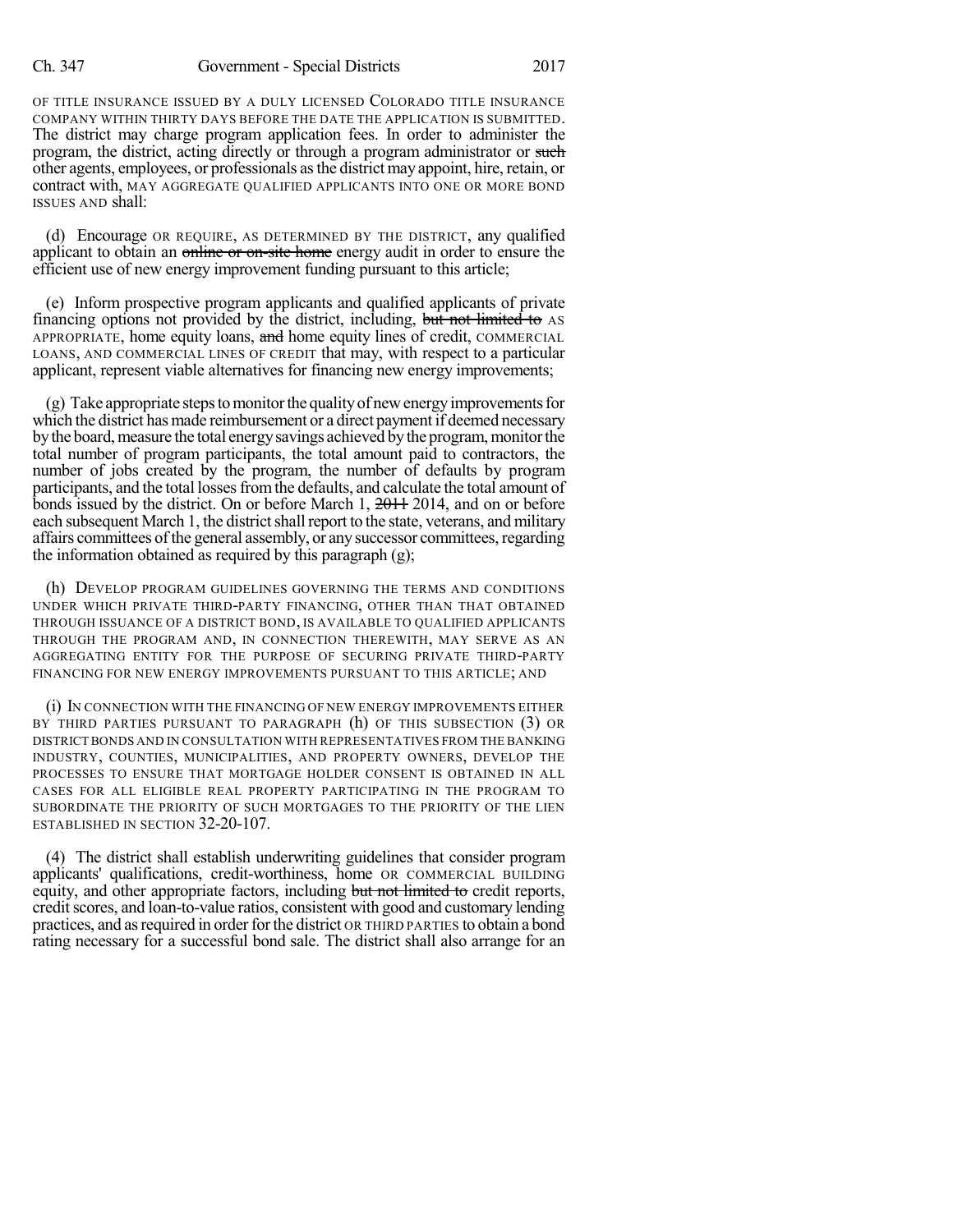appropriate loss reserve in order to obtain the necessary bond rating.

**SECTION 5.** In Colorado Revised Statutes, 32-20-106, **amend** (1) and (2) (b); and **repeal** (2) (a) and (2) (c) as follows:

**32-20-106. Special assessments - determination of special benefits - notice and hearing requirements - certification of assessment roll - manner of collection.** ( $\tilde{I}$ ) The approval by the district of a program application shall establish the qualified applicant who submitted the application as a district member, include the qualified applicant's eligible real property within the boundaries of the district, entitle the district member to reimbursement or a direct payment, and, subject to the provisions of subsection (3) of this section, constitute the consent of the district member to the levying of a special assessment on the district member's eligible real property in an amount that does not exceed the value of:

(a) The special benefit provided to the eligible real property by the new energy improvement; OR

(b) THE ELIGIBLE REAL PROPERTY.

(2) For the purpose of determining the amount of the special assessment to be levied on a particular unit of eligible real property within the district, "special benefit" includes, but is not limited to:

(a) Any increase in the market value of the eligible real property resulting from the completion of a new energy improvement;

(b) Any cost of completing a new energy improvement that is defrayed by reimbursement or a direct payment; AND

(c) Any reduction in energy-related utility bills for the eligible real property caused by a quantifiable reduction in the energy consumption of the eligible real property resulting from the completion of a new energy improvement; and

**SECTION 6.** In Colorado Revised Statutes, 32-20-107, **amend** (1), (2), (4) (b), and (4) (f) as follows:

**32-20-107. Special assessment constitutes lien - filing - sale of property for nonpayment.** (1) (a) A special assessment, together with all interest thereon and penalties for default in payment thereof, and associated collection costs shall constitute CONSTITUTES, from the date of the recording of the assessing resolution and assessment roll pursuant to subsection (2) of this section, a perpetual lien in the amount assessed against the assessed eligible real property and shall have HAS priority over all other liens; except that:

(I) General tax liens shall have priority over district special assessment liens;

(II) ADISTRICT SPECIAL ASSESSMENT LIEN HAS PRIORITY OVER PREEXISTING LIENS ONLY IF EACH LIENHOLDER CONSENTS AS SPECIFIED IN SECTION 32-20-105 (3) (i) AND EACH CONSENT AND THE ASSESSMENT LIEN ARE RECORDED IN THE REAL ESTATE RECORDS OF THE COUNTY WHERE THE PROPERTY IS LOCATED. BEFORE THE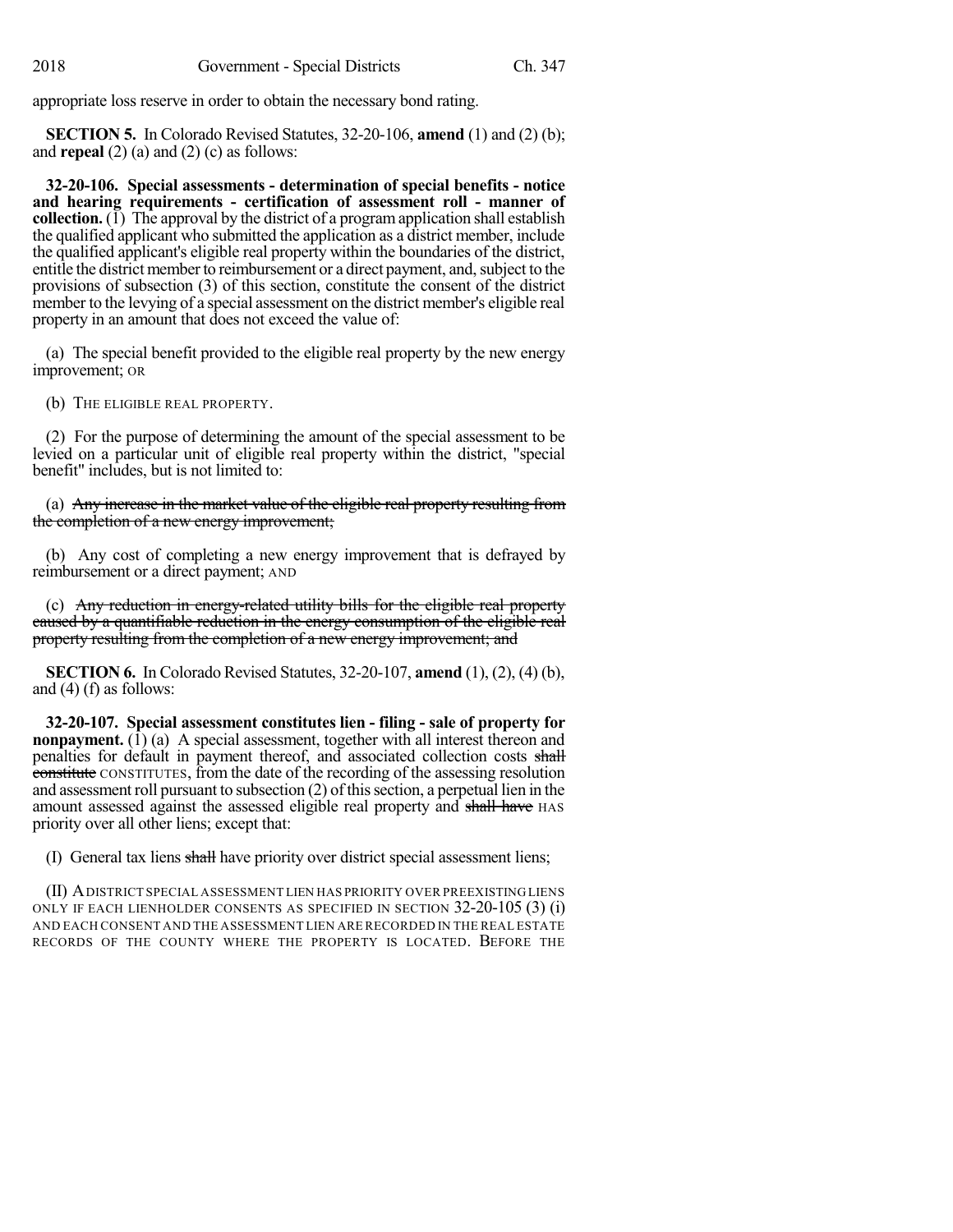RECORDING OF THE ASSESSMENT LIEN, THE APPLICANT MUST SUBMIT TO THE DISTRICT:

(A) WRITTEN CONSENT TO THE ASSESSMENT BY ALL INDIVIDUALS OR ENTITIES SHOWN ON A COMMITMENT OF TITLE INSURANCE AS HOLDERS OF MORTGAGES OR DEEDS OF TRUST ENCUMBERING THE APPLICANT'S PROPERTY; AND

(B) EVIDENCE THAT THERE ARE NO DELINQUENT TAXES, SPECIAL ASSESSMENTS, OR WATER OR SEWER CHARGES ON THE PROPERTY; THAT THE PROPERTY IS NOT SUBJECT TO A TRUST DEED OR OTHER LIEN ON WHICH THERE IS A RECORDED NOTICE OF DEFAULT, FORECLOSURE, OR DELINQUENCY THAT HAS NOT BEEN CURED; AND THAT THERE ARE NO INVOLUNTARY LIENS, INCLUDING A LIEN ON REAL PROPERTY OR ON THE PROCEEDS OF A CONTRACT RELATING TO REAL PROPERTY, FOR SERVICES, LABOR, OR MATERIALS FURNISHED IN CONNECTION WITH THE CONSTRUCTION OR IMPROVEMENT OF THE PROPERTY; and

(III) Liens for assessments imposed by other governmental entities shall have coequal priority with district special assessment liens.

(b) Neither the sale of eligible real property in the district to enforce the payment of general ad valoremtaxes northe issuance of a treasurer's deed in connection with such a THE sale shall extinguish EXTINGUISHES the lien of a special assessment. If ASSESSED eligible real property assessed is subdivided, the BOARD MAY APPORTION THE assessment lien may be apportioned by the board in such THE manner as may be provided in the assessing resolution.

(2) The district shall transmit to a county clerk and recorder of a county that includes eligible real property included in the district copies of the district's assessing resolution after its final adoption by the board and the assessment roll for recording on the land records of each unit of eligible real property assessed within the county as provided in article 30, 35, or 36 of title 38, C.R.S. The assessing resolution and assessment roll shall be indexed in the grantor index under the name of the district member and in the grantee index under the Colorado new energy improvement district. In addition, the county clerk and recordershall file copies of the assessing resolution, afteritsfinal adoption bythe board, and the assessmentroll with the county assessor and the county treasurer. The county assessor is authorized to create separate schedules for each unit of eligible real property assessed within the county pursuant to the resolution. IN ASSESSING THE VALUE OF ELIGIBLE REAL PROPERTY, THE COUNTY ASSESSOR SHALL NOT TAKE INTO ACCOUNT ANY INCREASE IN THE MARKET VALUE OF THE ELIGIBLE REAL PROPERTY RESULTING FROM THE COMPLETION OF A NEW ENERGY IMPROVEMENT.

(4) (b) At any sale by a county treasurer of any eligible real property for the purpose of paying a special assessment, the boardmaypurchase the property forthe district without paying for the property in cash and shall receive certificates of purchase for the property in the name of the district. The certificates shall be received and credited at their face value, with all interest and penalties accrued, on account of the assessment installment in pursuance of which the sale was made. The certificates BOARD may thereafter be sold by the board SELL THE CERTIFICATES at their face value, with all interest and penalties accrued, and assigned to the purchaserin the name of the district. The BOARD SHALL CREDIT THE proceeds ofthe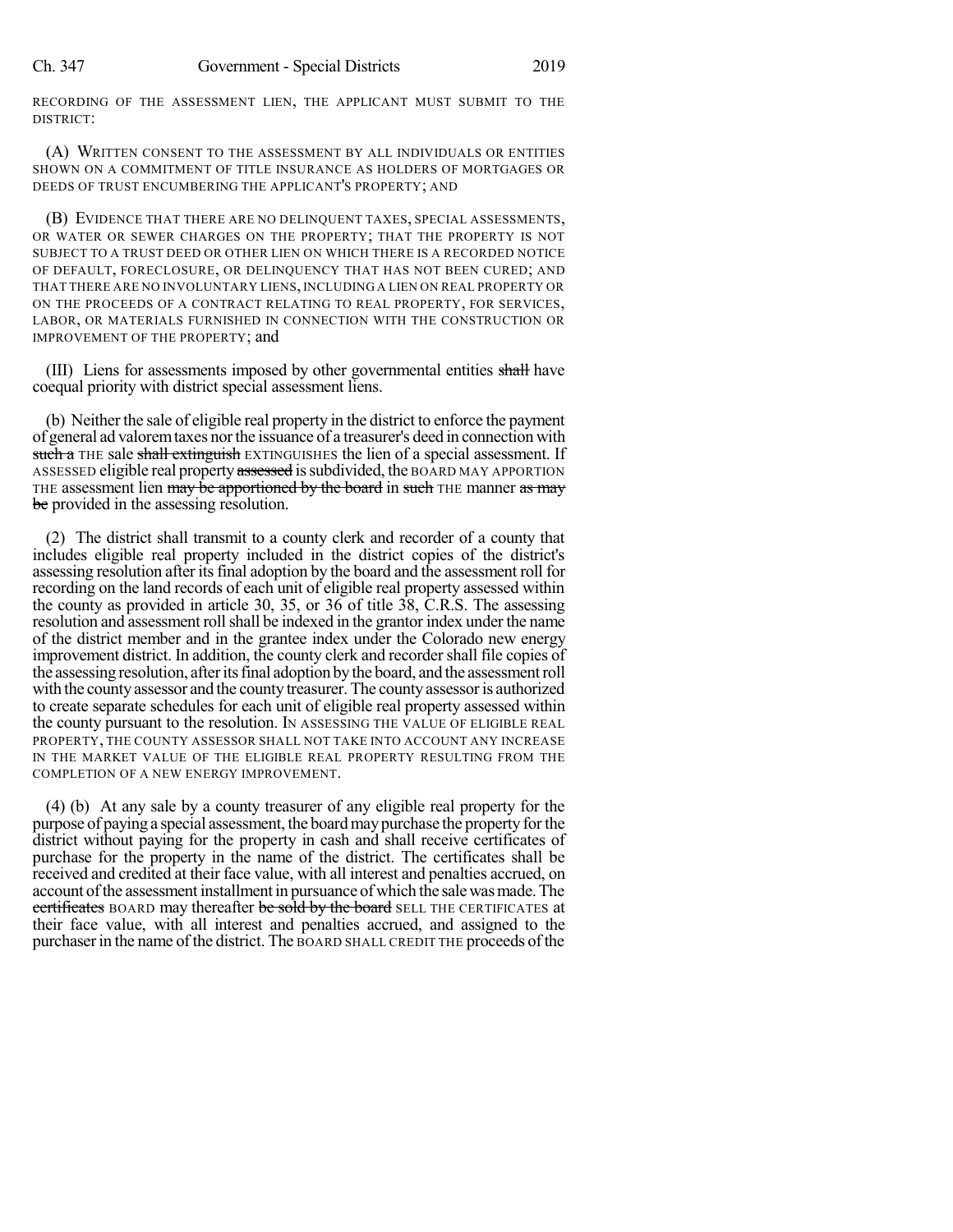sale shall be credited to the fund created by resolution for the payment of such THE assessments, respectively; EXCEPT THAT, IF THE NEW ENERGY IMPROVEMENTS WERE FINANCED UNDER SECTION 32-20-105 (3) (h), THE BOARD SHALL CREDIT THE PROCEEDS OF THE SALE TO THE PRIVATE THIRD PARTY THAT FINANCED THE NEW ENERGY IMPROVEMENTS. If the district has repaid all special assessment bonds in full, the BOARD MAY SELL THE certificates may be sold by the board for the best price obtainable at public sale, at auction, or by sealed bidsin the same manner and under the same conditions as provided in paragraph (d) of thissubsection (4). Such assignments shall be ARE without recourse, and the sale and assignments shall operate as a lien in favor of the purchaser and assignee as is provided by law in the case of sale of real estate in default of payment of the general property tax.

(f) The BOARD SHALL CREDIT THE proceeds of any sale of property shall be credited to the appropriate special assessment fund; EXCEPT THAT, IF THE NEW ENERGY IMPROVEMENTS WERE FINANCED UNDER SECTION 32-20-105 (3) (h), THE BOARD SHALL CREDIT THE PROCEEDS OF THE SALE TO THE PRIVATE THIRD PARTY THAT FINANCED THE NEW ENERGY IMPROVEMENTS. The district shall deduct therefrom FROM THE APPROPRIATE SPECIAL ASSESSMENT FUND the necessary expenses in securing deeds and taking proceedings for the sale or foreclosure.

**SECTION 7.** In Colorado Revised Statutes, 32-20-108, **amend** (1) and (8) as follows:

**32-20-108. Special assessment bonds - legal investment - exemption from taxation.** (1) The district shall issue special assessment bonds in an aggregate principal amount of not more than eight hundred million dollars for the purpose of generating the moneys needed to make reimbursement or a direct payment to district members and to pay other costs of the district. The bonds BOARD shall be issued ISSUE THE BONDS pursuant to a resolution of the board or a trust indenture, shall MUST not be secured by an encumbrance, mortgage, or other pledge of real or personal property of the district, and shall be ARE payable from special assessments, OTHER THAN THOSE ATTRIBUTABLE TO PRIVATE THIRD-PARTY FINANCING UNDER SECTION 32-20-105 (3) (h), and any other lawfully pledged district revenues unless the bond resolution or trust indenture specifically limits the source of district revenues from which the bonds are payable. The bonds shall po not constitute a debt or other financial obligation of the state. The board may adopt one or more resolutions creating special assessment units comprised of multiple units of eligible real property on which the board has levied a special assessment and may issue special assessment bonds payable from special assessments imposed within the entire district, OTHER THAN THOSE ATTRIBUTABLE TO PRIVATE THIRD-PARTY FINANCING UNDER SECTION  $32-20-105(3)$  (h), or from special assessments imposed only within one or more specified special assessment units.

(8) (a) The state hereby pledges and agrees with the holders of any bonds, PRIVATE THIRD PARTIES THAT HAVE FINANCED NEW ENERGY IMPROVEMENTS UNDER SECTION 32-20-105 (3) (h), and with those parties who enter into contracts with the district pursuant to this article that the state will not limit, alter, restrict, or impair the rights vested in the district or the rights or obligations of any person with which the district contracts to fulfill the terms of any agreements made pursuant to this article. The state further agrees that it will not in any way impair the rights or remedies of: